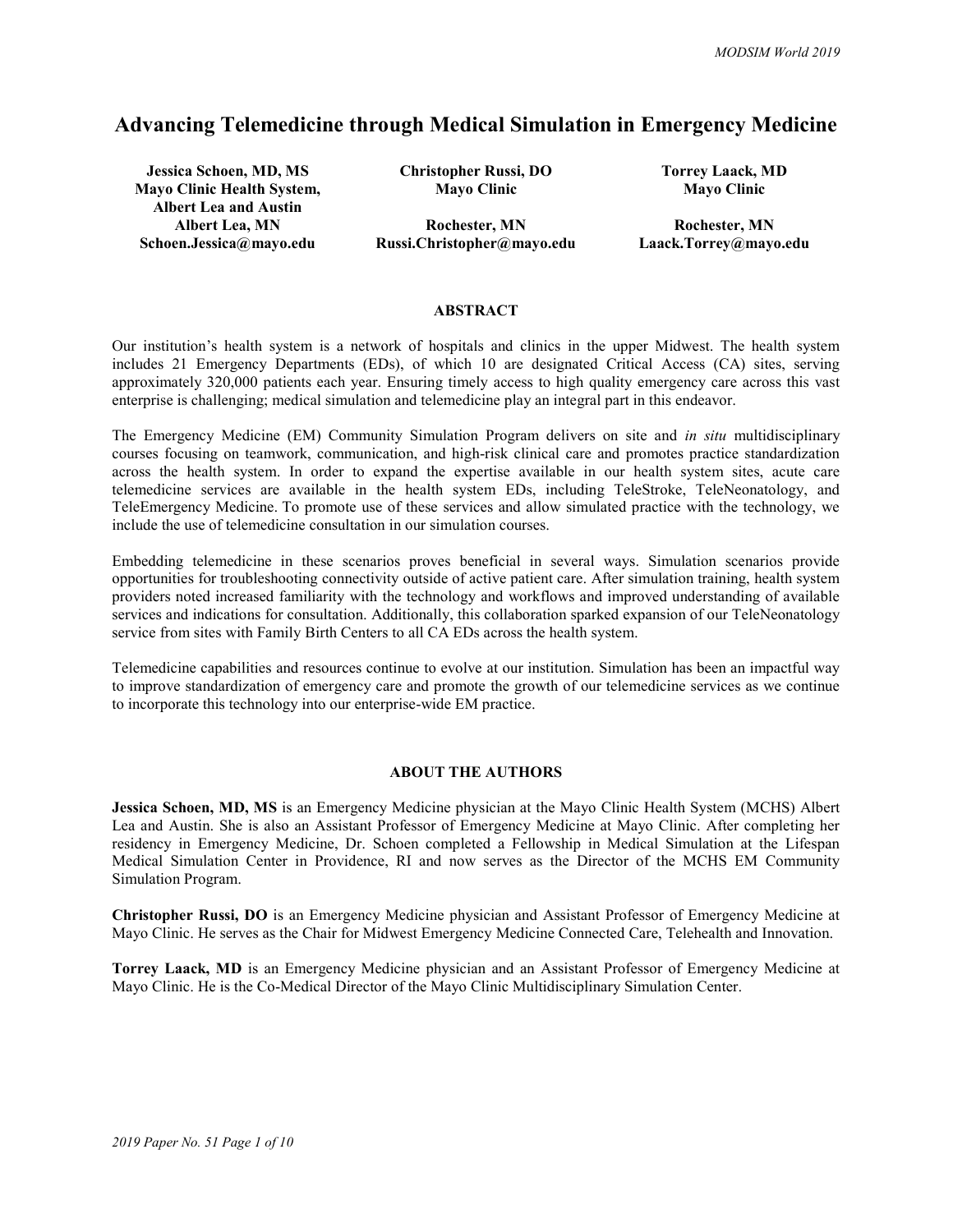# Advancing Telemedicine through Medical Simulation in Emergency Medicine

Jessica Schoen, MD, MS Christopher Russi, DO Torrey Laack, MD Mayo Clinic Health System, Albert Lea and Austin

Mayo Clinic Mayo Clinic

Albert Lea, MN Rochester, MN Rochester, MN Schoen.Jessica@mayo.edu Russi.Christopher@mayo.edu Laack.Torrey@mayo.edu

### INTRODUCTION

Our institution's health system includes 21 Emergency Departments (EDs) that serve approximately 320,000 patients each year (see Figure 1). There are 10 federally designated Critical Access (CA) hospitals, several moderate-sized community EDs, three level III trauma centers, one level II trauma center, and one academic tertiary care referral center. Consequently, available resources vary significantly across the health system sites. Integrating clinical practice to ensure timely access to standardized high quality emergency care across this vast enterprise is paramount, but not without challenges; medical simulation and telemedicine play and integral part in this endeavor.



Figure 1. Map of the Health System. The South West MN Region (red) has 6 EDs: Fairmont, St. James, Waseca, Springfield, New Prague, and Mankato (regional hub). The South East MN Region (yellow) has 7 EDs: Red Wing, Lake City, Cannon Falls, Owatonna, Albert Lea, Austin, and Rochester (regional hub). The North West WI Region (orange) has 5 EDs: Bloomer, Barron, Osseo, Menomnie, and Eau Claire (regional hub). The South West WI Region has 3 EDs: Sparta, Decorah, and La Crosse (regional hub). Image © Mayo Foundation for Medical Education and Research, 2017.

In broad terms, telemedicine is the use of electronic, visual, and audio information and communication technology to provide and support health care where distance separates the participants (Pande, Patel, Powers, D'ancona, & Karamanoukian, 2003). It is used to provide diagnostic and consultation support to practitioners at distant sites, assist in or directly deliver medical care to patients at distant sites, and enhance the skills and knowledge of distant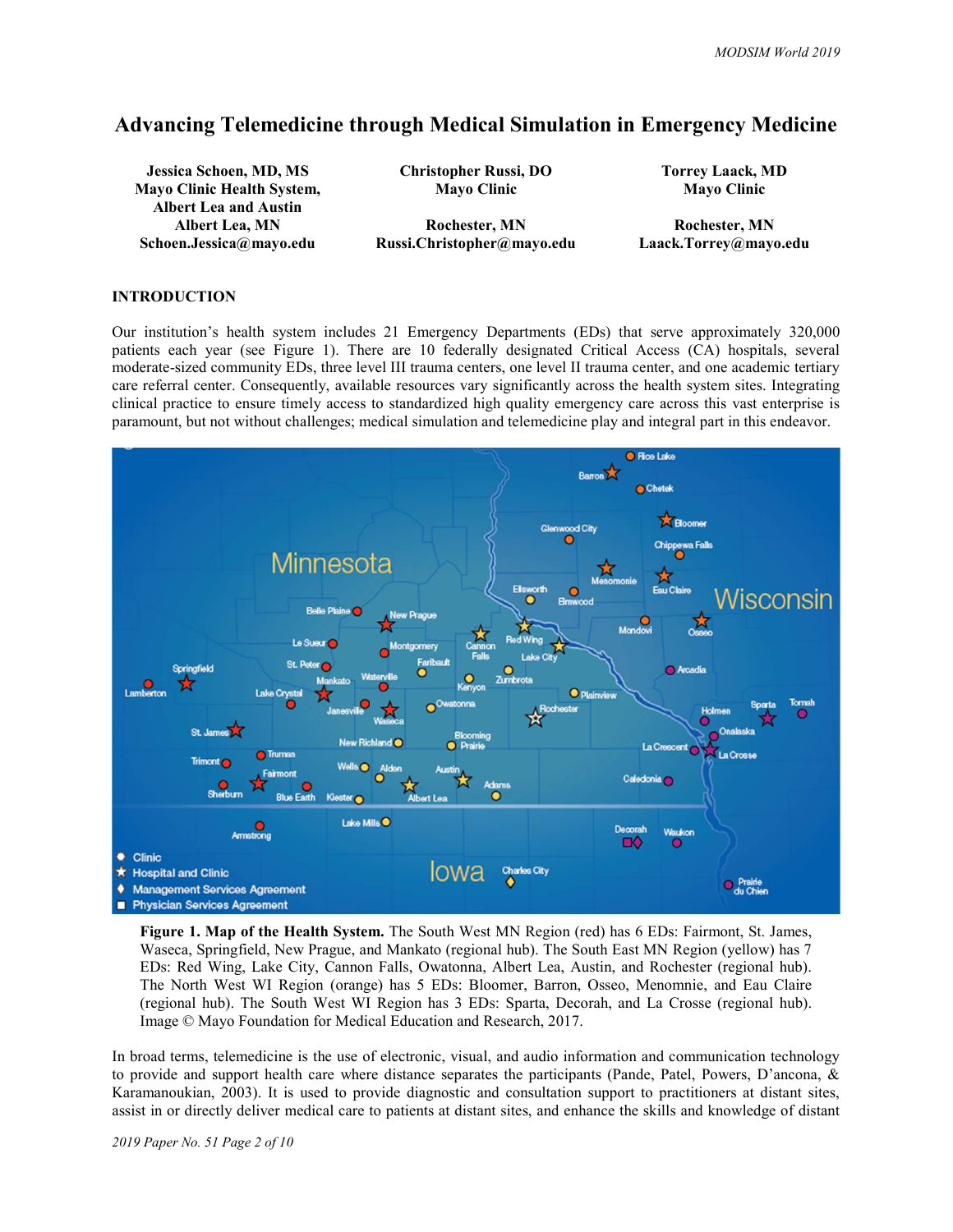medical care providers. Telemedicine serves as a means of communication as well as a diagnostic or therapeutic modality (Lambrecht, 1997).

In 1997, a descriptive analysis of the first year of operation of The Dakota Telemedicine System was published (Lamabrecht, 1997). Their telemedicine network linked three rural hospitals and adjoining clinics (spoke sites) with a level II tertiary referral site (hub site) which was, on average, located 113 miles away. The spoke sites, staffed by primary care providers, initiated the consultations. Of the teleconsultations made, Emergency Medicine (EM) was the most requested service (24%). This was the first report examining the role of EM in telemedicine.

Since then, telemedicine and its applications have grown dramatically. In the field of EM, telemedicine consultations between EM physicians at referral sites and rural EDs has been shown to alter diagnosis, treatment, and/or decision to transfer a patient (Stamford, Bickford, Hsiao, & Mattern, 1999) and improve (decrease) door-toprovider time and length-of-stay for transferred patients (Mohr et al., 2018). Additionally, telemedicine has been used to connect EM physicians directly with a specialist which facilitates timely administration of therapy and has been shown to reduce patient transfers for several conditions (including stroke, trauma, ophthalmology, cardiology, and others) (Ward, Jaana, & Natafgi, 2015).

Our institution has an active telemedicine network. Currently available acute care telemedicine consultations to the health system EDs include TeleStroke (Stroke Neurologist), TeleNeonatology (Neonatologist), and TeleEM (Board Certified EM physician and EM trained pharmacist). TeleStroke consultations have been available since 2015, are available 24/7, and are most widely used among the available services. TeleNeonatology consultations have been available to all health system sites with Family Birth Centers to assist with neonatal resuscitation in the post-partum period since 2016. TeleEM is our fastest growing telemedicine service. This connects health system ED providers to EM physicians at the referral center for assistance with patient care or to facilitate patient transfer. Pilots began in 2017 and the service formally launched in October 2018. TeleEM consultation is available 12 hours/day, 7 days/week, with plans to expand to 24/7 availability.

The growth and development of our TeleEM service has been challenging in several respects. One of our most significant barriers currently is promoting use of the service throughout the health system. TeleEM consultations are initiated by the health system ED provider on an as-needed basis. As such, buy-in from the remote clinician is essential for continued use and a successful program (Stamford et al., 1999; Fang, Asiedu, Harris, Carroll, & Colby, 2018a). Some of this difficulty stems from lack of awareness of service availability, lack of education and training on use of the technology, and lack of perceived need for the service by health system ED providers. Fang et al. (2018a), when evaluating the implementation of our institution's TeleNeonatology service, noted similar barriers.

Recently, the department of EM at our institution established the EM Community Simulation Program (CSP). The EM CSP uses medical simulation to promote standardization of the Emergency Medical practice across the health system as well as to provide ongoing education and training for health system EM providers and care teams, and to facilitate quality and process improvement. Simulations are multidisciplinary and focus on teamwork, communication, and clinical care. They are held on-site and, when possible, in situ in the ED. In situ simulation is the most effective way for care teams and EM leadership to identify opportunities for quality improvement on a local level and to best understand what resources exist at each site and how best to standardize our practice across the health system. Recognizing telemedicine as a resource globally available in the health system EDs, and in an effort to help integrate telemedicine into the local EM practices, we recently began embedding the use of telemedicine into our in situ EM simulations.

Telesimulation, a newer development in medical simulation, is the process by which synchronous video and simulation resources are utilized to provide education, training, and/or assessment to learners at an off-site location (a distant site that would preclude the education, training, and/or assessment without the use of telecommunication resources) (McCoy, Sayegh, Alrabah, & Yarris, 2017). Although telesimulation utilizing high-fidelity human patient simulators (mannequins) via remote viewing and debriefing or remote control of the mannequin has been described (Beissel et al., 2017; Hayden, Khatri, Kelly, Yager, & Salazer, 2018; von Lubitz et al., 2003), the literature supporting its use is limited and little is understood about its limitations or the optimal economic and geographic factors favoring this approach over in-person simulation (Hayden et al., 2018). This is distinct from our use of onsite simulation to facilitate and practice the use of telemedicine. We are not aware of other similar programs.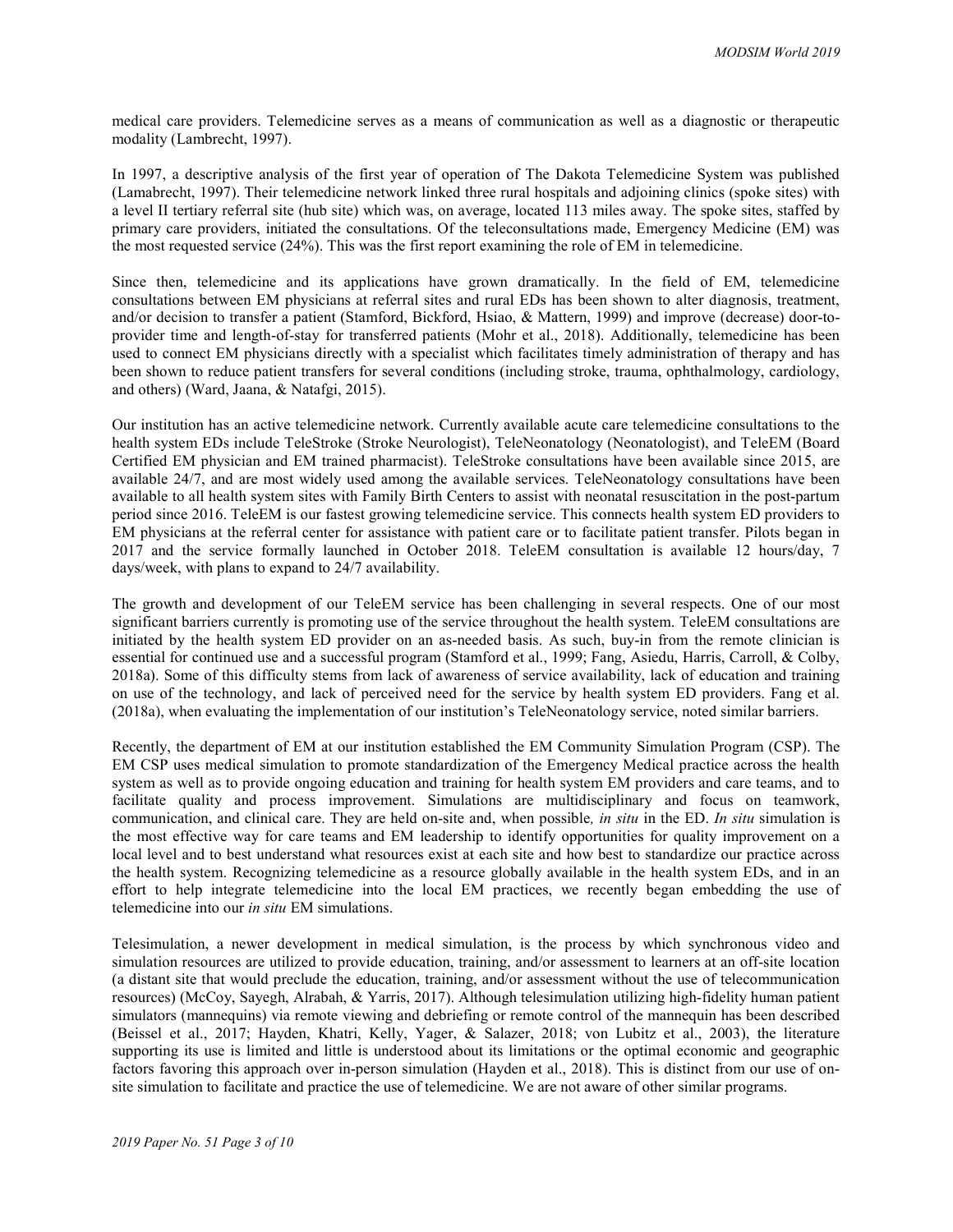Herein, we provide a descriptive analysis of our experience utilizing in situ simulation to advance telemedicine as a resource in our system-wide Emergency Medicine practice.

### METHODS

To date, we have included telemedicine consultation in our Difficult Airway and Obstetrical Emergencies simulation sessions.

The Difficult Airway curriculum includes skills stations for procedural task training on adult and pediatric endotracheal intubation, the use of oral and nasopharyngeal airway adjuncts, supraglottic devices like the laryngeal mask airway device, and cricothyrotomy. There are also three multidisciplinary in situ simulation cases: a 63 yearold-male with a chronic obstructive pulmonary disease exacerbation requiring endotracheal intubation, an 18 monthold-female suffering from smoke inhalation after a house fire requiring endotracheal intubation, and a 29 year-oldmale trauma victim with a neck injury who is unable to be endotracheally intubated or effectively bag-maskventilated and ultimately requires cricothyrotomy.

The Obstetrical Emergencies curriculum consists of a bank of six case topics: imminent delivery, shoulder dystocia, post-partum hemorrhage, eclampsia, traumatic arrest with perimortem caesarian section, and neonatal resuscitation. Some topics can be combined into a single simulation case. For example, a pregnant female presents in active labor and delivery is imminent, the delivery is complicated by a shoulder dystocia or post-partum hemorrhage, and the neonate may require resuscitation.

The flow and progression of the case is facilitated by an embedded instructor. This instructor's role includes keeping participants on track, supplementing information or findings that cannot be simulated (such as being the voice of the patient or confirming physical exam findings), and prompting participants with regard to what tasks can and cannot be performed on the mannequin. With regard to telemedicine consultation, the embedded instructor, at his or her discretion, was able to prompt the care team to place the consultation. Prompts to consult telemedicine were given if the team seemed to be struggling with appropriate clinical management or if they had not independently placed a telemedicine consultation at the expected point in the case.

The TeleEM service was available for consultation for both the Difficult Airway and Obstetrical Emergencies sessions and TeleNeonatology was available for consultation for the neonatal resuscitation scenario within the Obstetrical Emergencies sessions. When we began in 2017, TeleEM consultation availability was limited as the program was in its pilot phase. Currently, it is available daily, but not until 11am. Consequently, TeleEM consultation was not available for use during all of the simulation scenarios. TeleNeonatology is readily available at all health system sites with Family Birth Centers, but no formal agreement currently exists for sites without Family Birth Centers, such as our CA sites. However, the TeleNeonatology physician group did agree to participate in the simulations and had a Neonatologist standing-by to perform the consultations.

Participants for the simulation cases were organized into care teams that reflected the actual composition of care teams in the ED at that site. Typically, this would include one or two providers (either physicians or Advanced Practice Providers {physician assistants or nurse practitioners}) and two to three nurses. Additional support staff, such as respiratory therapists, Certified Registered Nurse Anesthetists (CRNAs), or additional nurses may or may not be available to respond in an emergency situation depending on the site and time of day. During the simulations, resources were limited to what would be available at the site during an actual clinical encounter in the ED. Again, consistent with the local clinical practice, other specialty services were potentially available by phone or telemedicine consultation, but were not available for in-person assistance during the simulations.

Participation in the simulation sessions was encouraged by regional and local leadership, but was voluntary. In some cases, participants could claim continuing education credits or local initiatives provided compensation for their time. The multidisciplinary simulation center, located at the referral hospital, provided compensation for the instructors' time as well as physical equipment including the mannequins.

Participants were asked to complete a short survey evaluating their experience with telemedicine during the simulation scenarios. The nine-question survey was available online and completion of the survey was voluntary.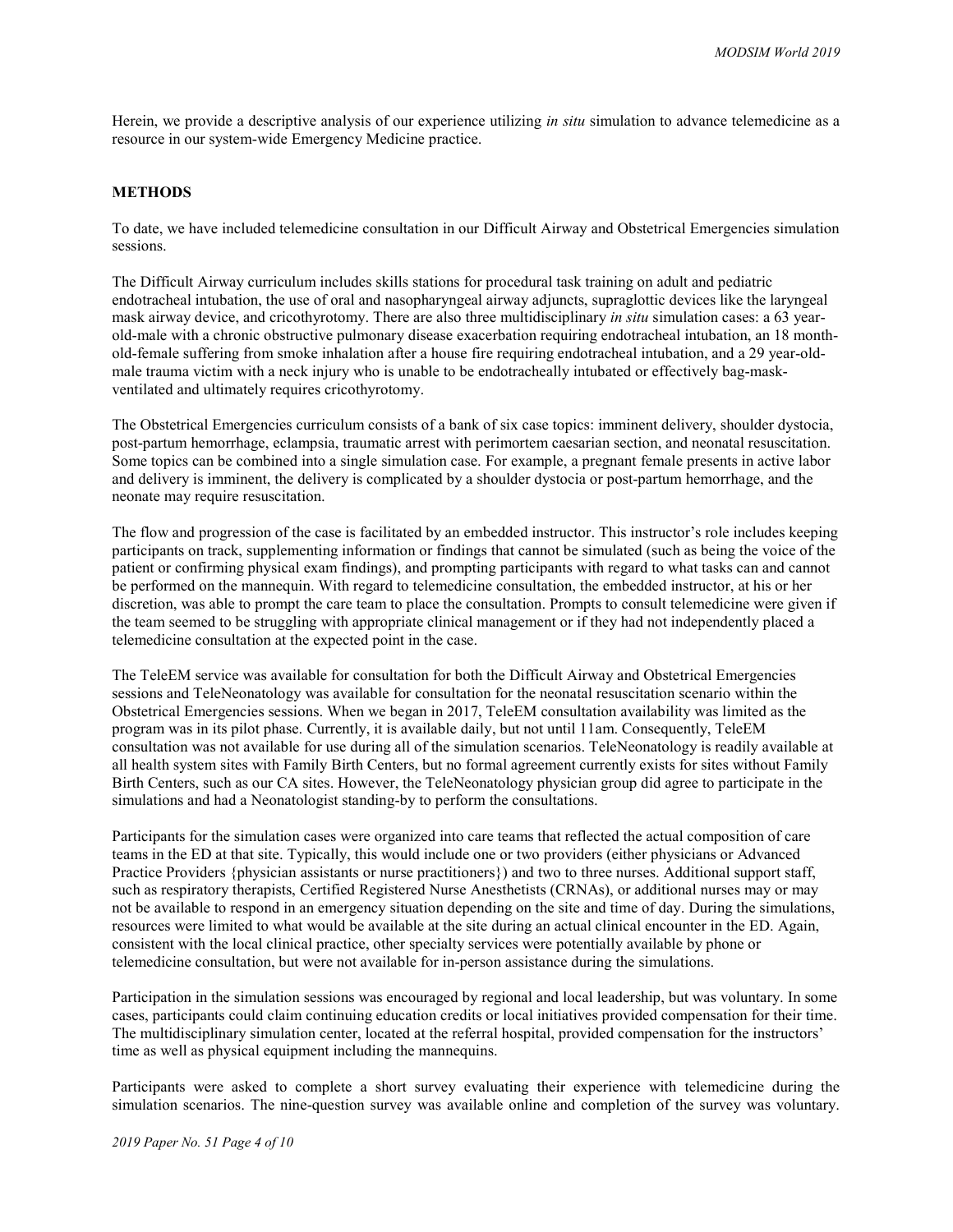Participants were contacted via e-mail approximately three to fifteen months after completion of the simulation course. A reminder e-mail was sent approximately two weeks after the original survey request.

## RESULTS

Telemedicine consultation was available during four simulation sessions (one Difficult Airway session and three Obstetrical Emergencies sessions). Eighty-eight individuals participated in one or more of these sessions. Eightytwo participants were reachable via email and asked to complete the survey: 26 APPs, 11 physicians, 41 nurses, and 4 other (e.g. paramedic/EMT, ED tech, etc.). Thirty-nine participants (47.6%) completed the survey. Participant demographic information is listed in Table 1.

|                            | <b>Total</b><br>N (%) <sup>a</sup> | <b>Practice Type</b><br>$N$ $(\%)^b$ |                              |                                           | Clinical time in $EDc$<br>$N$ $(\frac{9}{6})^b$ |          |
|----------------------------|------------------------------------|--------------------------------------|------------------------------|-------------------------------------------|-------------------------------------------------|----------|
| Participant<br><b>Type</b> |                                    | Academic<br>Center                   | Community<br><b>Hospital</b> | <b>Critical Access</b><br><b>Hospital</b> | > 75%                                           | $< 75\%$ |
| <b>APP</b>                 | 15 (18.3)                          | (6.7)                                | 6(40.0)                      | 8(53.3)                                   | 11(73.3)                                        | 4(26.7)  |
| Physician                  | 5(6.1)                             | 1(20.0)                              | 4(80.0)                      | 0(0.0)                                    | 5(100.0)                                        | 0(0.0)   |
| Nurse                      | 18 (22.0)                          | $0(0\%)$                             | 9(50.0)                      | 9(50.0)                                   | 11(61.1)                                        | 7(38.9)  |
| Other                      | 1(1.2)                             | $0(0\%)$                             | 0(0.0)                       | 1(100.0)                                  | 0(0.0)                                          | (100.0)  |
| Total                      | 39 (100)                           | 2(5.1)                               | 19 (48.7)                    | 18 (46.2)                                 | 27(69.2)                                        | 12(30.8) |

Table 1. Participant Demographic Information.

*Note*:  $^{\circ}$  N = number of survey respondents of that participant type (percent of total survey respondents).  $^{\circ}$  N = number of survey respondents of that participant type (percent of survey respondents of that participant type).  $\degree$  Clinical time in ED = percent of clinical time spent providing direct patient care to patients in the Emergency Department.

Ninety percent of participants who responded to the survey had used telemedicine in the years prior to participating in the simulation session. Of those, the most frequently utilized telemedicine service was TeleStroke. Twenty percent of participants who had used telemedicine previously reported having consulted TeleNeonatology; all of these participants reported working less than 75% of their clinical time in the ED or had worked in locations outside the ED during their tenure in the health system (see Figure 2). Fifty two percent of participants noted they have used telemedicine in the three to fifteen months since participating in the simulation session. Although TeleStroke remained the most frequently utilized service, utilization of the TeleEM service increased; 75% of participants who used telemedicine reported using TeleEM consultation after the simulation session compared to 42.9% prior to the simulation session (see Figure 2). While this increase may be in part attributable to an increase in the availability of the TeleEM consultation service (transition from pilot phase to full implementation), we did find that awareness of the TeleEM service also increased after participation in the simulation session (see Figure 3). Our TeleNeonatology colleagues report one TeleNeonatology consultation from the ED after our simulation sessions were conducted. Of those who reported they have not used telemedicine since participating in the simulation, the most frequent reason was that the participant felt telemedicine consultation was not needed (94.4%).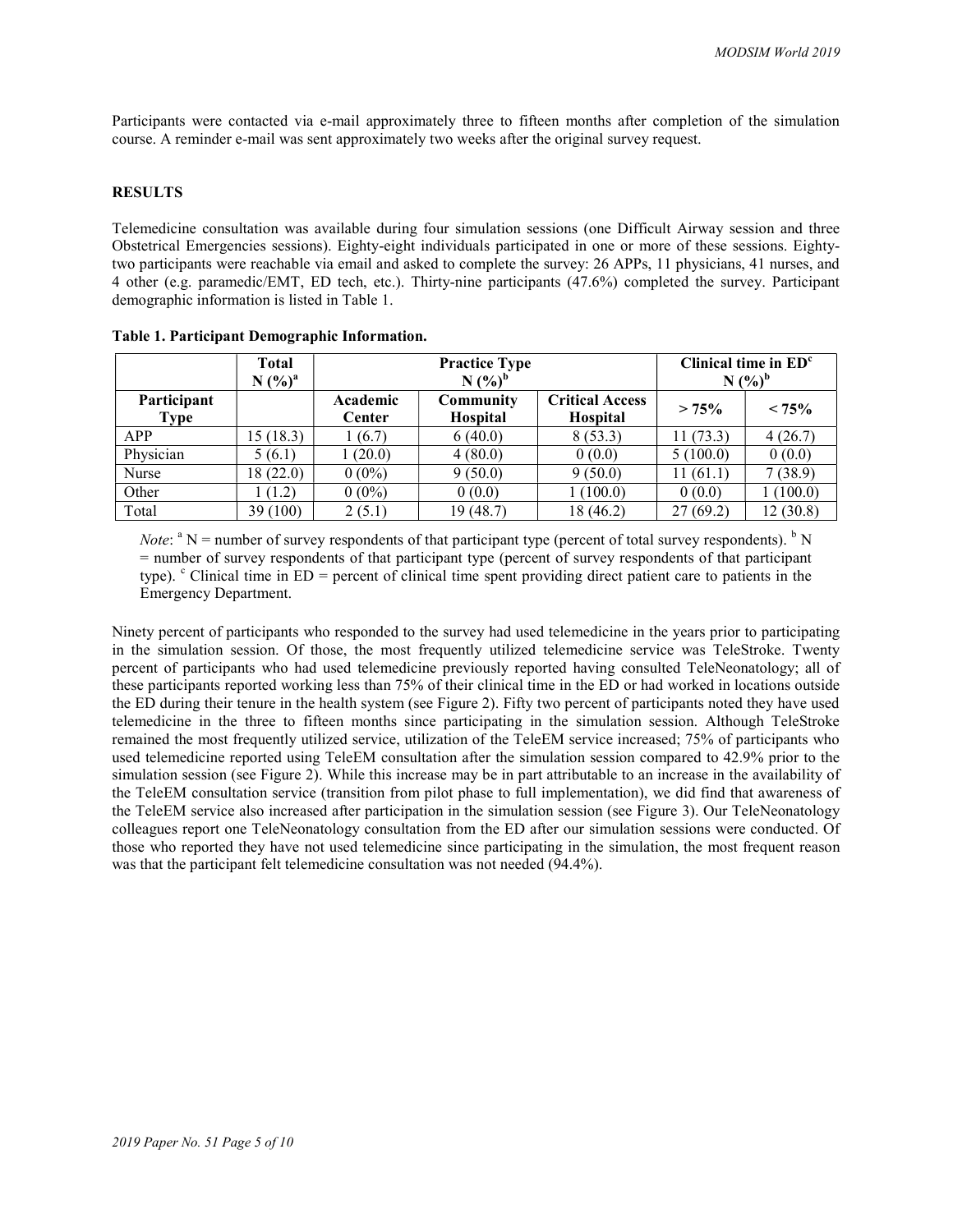

Figure 2. Acute Care Telemedicine Consultation Use Among Health System EDs. Participants were asked whether they have used acute care telemedicine prior to (green bars) and after (blue bars) participating in the simulation session. Those who answered yes were asked to report which acute care telemedicine service(s) they have used. Data are reported as the percent of participants who noted that they have used telemedicine consultation services.

The simulation sessions were designed to include the TeleEM and TeleNeonatology services. Participants were asked to rate how likely they would be to use or consider using one of these telemedicine services before and after participating in the simulations. On average, all participant groups noted they would be more likely to use or consider using the TeleEM or TeleNeonatology services after participating in the simulation (see Table 2). This increase was most notable among APPs and least among physicians.

|                          | Likelihood of use of TeleEM or TeleNeonatology <sup>a</sup> |                         |         |  |  |
|--------------------------|-------------------------------------------------------------|-------------------------|---------|--|--|
| <b>Participant Type</b>  | <b>Before Simulation</b>                                    | <b>After Simulation</b> | Delta   |  |  |
| <b>APP</b>               | 56.6                                                        | 80.3                    | $+23.7$ |  |  |
| Physician                | 41.6                                                        | 47.2                    | $+5.6$  |  |  |
| <b>Nurse</b>             | 63.1                                                        | 79.1                    | $+16.0$ |  |  |
| <b>Total Respondents</b> | 575                                                         | 75 Q                    | $+184$  |  |  |

Table 2. Participants' Likelihood of use of TeleEM or TeleNeonatology Services from the ED.

Note: Participants were asked how likely they would be to use/consider using TeleEM or TeleNeonatology services prior to and after participating in the simulation session. This was rated on a scale which generated a corresponding numeric value ranging from 0 (not likely) to 100 (very likely). <sup>a</sup>Data reported are averages.

Many of the APPs staff CA EDs as the sole provider on-duty and do not have EM trained physician back-up immediately available. Conversely, health system physicians are presumably more comfortable caring for critical patients without TeleEM support because they have all completed EM residency training. This was observed anecdotally during the simulations. During our Obstetrical Emergencies courses, we noted that when available, TeleEM consultation was initiated infrequently; those care teams were led by EM trained physicians or APPs with EM physician back-up immediately available. TeleNeonatology, however, was universally consulted for assistance with neonatal resuscitation regardless of the level of training of the EM provider. Some teams required prompting by or assistance from the embedded instructor to initiate the TeleNeonatology consultation. This was also reflected in some providers' feedback; one EM trained physician commented, "I am unlikely to use telemedicine for EM, but would like it for Neonatology."

Participants were also asked what they gained from using telemedicine during the simulation scenarios. Most commonly, participants noted they were more comfortable interacting with the consultant while providing patient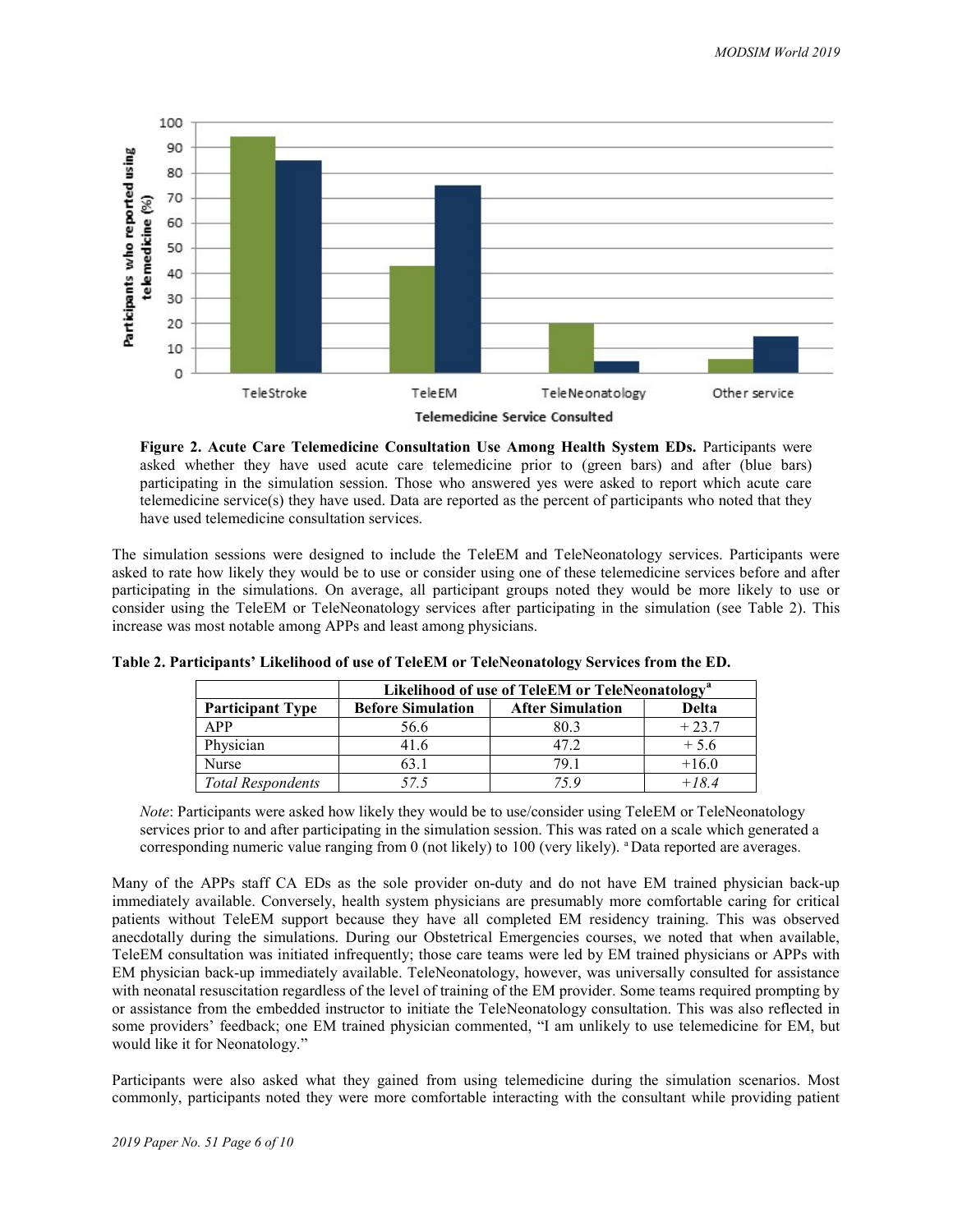

care (46.2%) and that they were now aware of the TeleNeonatology (46.3%) or TeleEM service availability (35.9%). Many also noted increased familiarity with use of the technology (see Figure 3).

Figure 3. Lessons Learned Incorporating Telemedicine Consultation into in situ Emergency Medicine Simulations. Participants were asked what they learned about acute care telemedicine from their experience using telemedicine during the simulation sessions. Participants could choose one or more items from a list, or provide their own in an open-ended "Other" category. Data are reported as the percent of participants who reported that they have used telemedicine consultation services.

### DISCUSSION

The field of telemedicine has been evolving for decades (Pande, Patel, Powers, D'ancona, & Karamanoukian, 2003). Its use in Emergency Medicine was first described in 1997 (Lamabrecht, 1997) and has been growing rapidly since. Applications include consultation between EM providers and specialists (Ward, Jaana, & Natafgi, 2015) as well as consultation between EM providers in rural EDs and EM providers at tertiary referral centers who can aid in patient care and facilitate patient transfer (Stamford, Bickford, Hsiao, & Mattern, 1999; Mohr et al., 2018). In our health care system, both of these telemedicine consultation service types are available to our rural and community EM providers. However, use of telemedicine consultation services varies across health system sites. Barriers to its use include lack of awareness of service availability, lack of education and training on use of the technology, lack of perceived need for the service by health system ED providers, and variability in telemedicine service availability. Recently, our EM Community Simulation Program began embedding the use of telemedicine consultation into our in situ EM simulation courses. To our knowledge, this is the first description of utilizing in situ simulation to facilitate the use of telemedicine in rural and community EDs.

Including telemedicine in our simulation scenarios proved beneficial in several ways. Simulation scenarios provide opportunities for troubleshooting connectivity outside of active patient care. In situations where multiple specialists may be requested for consultation, our technology does allow for a "multipresence" feature (see Figure 4). We did attempt to utilize this feature in one of our scenarios and noted some difficulties with ensuring both consulting physicians were able to see and hear the case and that the care team in the ED could hear both consultants. We also encountered a scenario where one care team was using the device for a TeleEM consultation when a second care team needed the device for a TeleNeonatology consultation. This provided an opportunity to troubleshoot handoff of the video consultation between specialty services without losing connection. Additionally, the option for our TeleEM physicians to work from home is being discussed and explored. In one session, the TeleEM physician was able to successfully connect from his home to assist in management of a difficult airway. Anectodally, we observed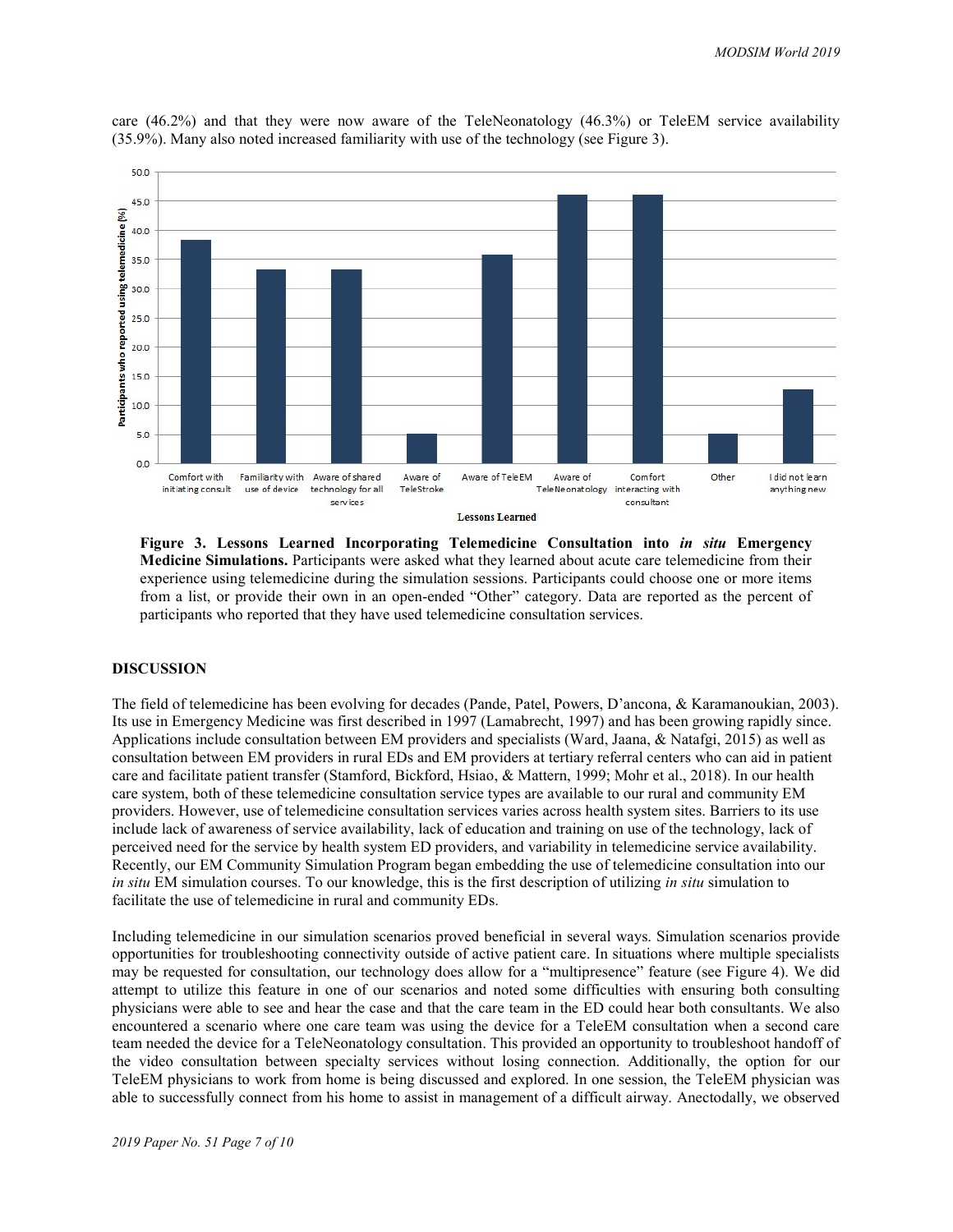

that when telemedicine was used, local and consulting providers felt the quality of the connection and video was good and that the consultation was helpful for management of the patient.

Figure 4. Use of the Multipresence Feature for Telemedicine Consultation During a High-Fidelity Patient Simulation Scenario. The image is a screen shot of the consulting TeleEM physician's workstation. a: Telemedicine consultant view of the health system ED care team and patient. b: Consulting TeleNeonatologist. c: Consulting TeleEM physician.

After simulation training, participants noted increased familiarity with the technology and workflows and improved understanding of available services and indications for consultation. Participants in all groups noted, on average, they are more likely to consider using TeleEM or TeleNeonatology after participating in the simulations. Many participants noted they felt more comfortable with interacting with the telemedicine consultant during active patient care and, anecdotally, noted that the consultation itself was valuable for care of the patient. Additionally, this collaboration sparked expansion of our TeleNeonatology service from sites with Family Birth Centers to all EDs across the health system. Dr. J. Fang and colleagues previously demonstrated that TeleNeonatology consultation improves the quality of resuscitation and adherence to national resuscitation guidelines during neonatal resuscitation in simulated (Fang, Carey, Lang, Lohse, & Colby, 2014) and clinical environments (Fang et al., 2018b). Delivery of an infant in the ED is infrequent, but does occasionally occur. Undoubtedly the expansion of our TeleNeonatology service availability to all health system EDs will enable standardization and improved quality of the care we provide these patients in our EDs.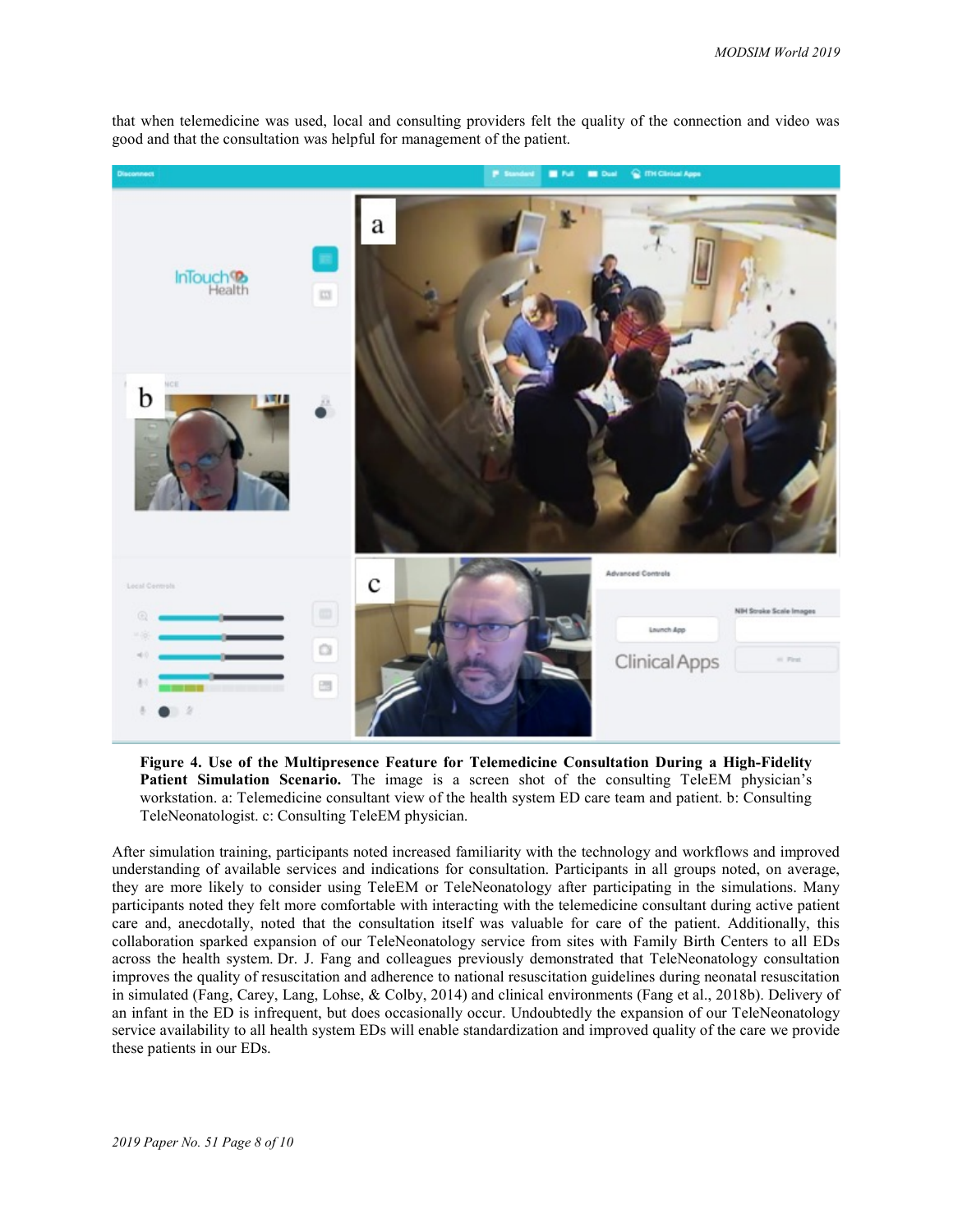# LIMITATIONS

There are several limitations in this descriptive analysis. First, telemedicine service availability varied between simulation sessions. Initial sessions were held when TeleEM was in its pilot phase. Availability of this service increased from intermittent to daily over the course of this analysis. Consequently, some of the increase noted in TeleEM service use after participation in the simulation sessions may the result of increased availability of the service rather than experience utilizing the service during simulation. Additionally, although system-wide expansion is underway, the TeleNeonatology service is not currently available at all health system sites. Consequently, participants practicing at sites without formal TeleNeonatology service agreements who may have wished to consult TeleNeonatology since participating in the simulation are unable to do so; this may have had an impact on our survey results. Finally, there is variability in the length of time between participating in the simulation and completion of the survey. This is in part because of the limited frequency with which our EM CSP is able to deliver on-site in situ simulation sessions and in part because the authors wished to include all those who had participated in simulation with telemedicine to date at the time of our analysis. As such, there may be other factors that influence whether participants have used telemedicine since participating in the simulation sessions, including increases in service availability or the number of patients they have seen who are appropriate for telemedicine consultation.

#### **CONCLUSIONS**

Telemedicine capabilities and resources continue to evolve. At our institution, in situ simulation has been an impactful way to improve standardization of emergency care and promote the growth of our acute care telemedicine services as we continue to incorporate this technology into our enterprise-wide EM practice.

#### ACKNOWLEDGEMENTS

The authors would like to thank the staff at the Multidisciplinary Simulation Center for their assistance in organizing and delivering the simulation curriculum to the health system EM care teams. The authors would also like to thank the health system EM care teams who participated in the simulation sessions for their time and feedback as well as the TeleEM and TeleNeonatology providers for their collaboration and participation in the simulations. Finally, the authors thank the past and present leadership of the Department of Emergency Medicine for the vision and support of both telemedicine and simulation-based training.

### **REFERENCES**

Beissel, A, Lilot M, Bauer C, Beaulieu K, Hanacek C, Desebbe O, Cannesson M, Lehot JJ, Ricks C (2017). A Trans-atlantic High-fidelity Mannequin Based Telesimulation Experience. Anaesth Crit Care Pain Med, 36, 239-41.

Fang JL, Asiedu GB, Harris AM, Carroll K, Colby CE (2018a). A Mixed-Methods Study on the Barriers and Facilitators of Telemedicine for Newborn Resuscitation. Telemedicine and e-Health, 11(24), 1-7.

Fang JL, Campbell MS, Weaver AL, Mara KC, Schuning VS, Carey WA, Colby CE (2018b). The Impact of Telemedicine on the Quality of Newborn Resuscitation: A Retrospective Study. Resuscitation, 125, 48-55.

Fang JL, Carey WA, Lang TR, Lohse CM, Colby CE (2014). Real-time Video Communication Improves Provider Performance in a Simulated Neonatal Resuscitation. Resuscitation, 85, 1518-22.

Hayden EM, Khatri A, Kelly HR, Yager PH, Salazer GM (2018). Mannequin-based Telesimulation: Increasing Access to Simulation-based Education. Academic Emergency Medicine, 25,144-7.

Lambrecht, CJ (1997). Emergency Physicians' Role in a Clinical Telemedicine Network. Anals of Emergency Medicine, 30(5), 670-4.